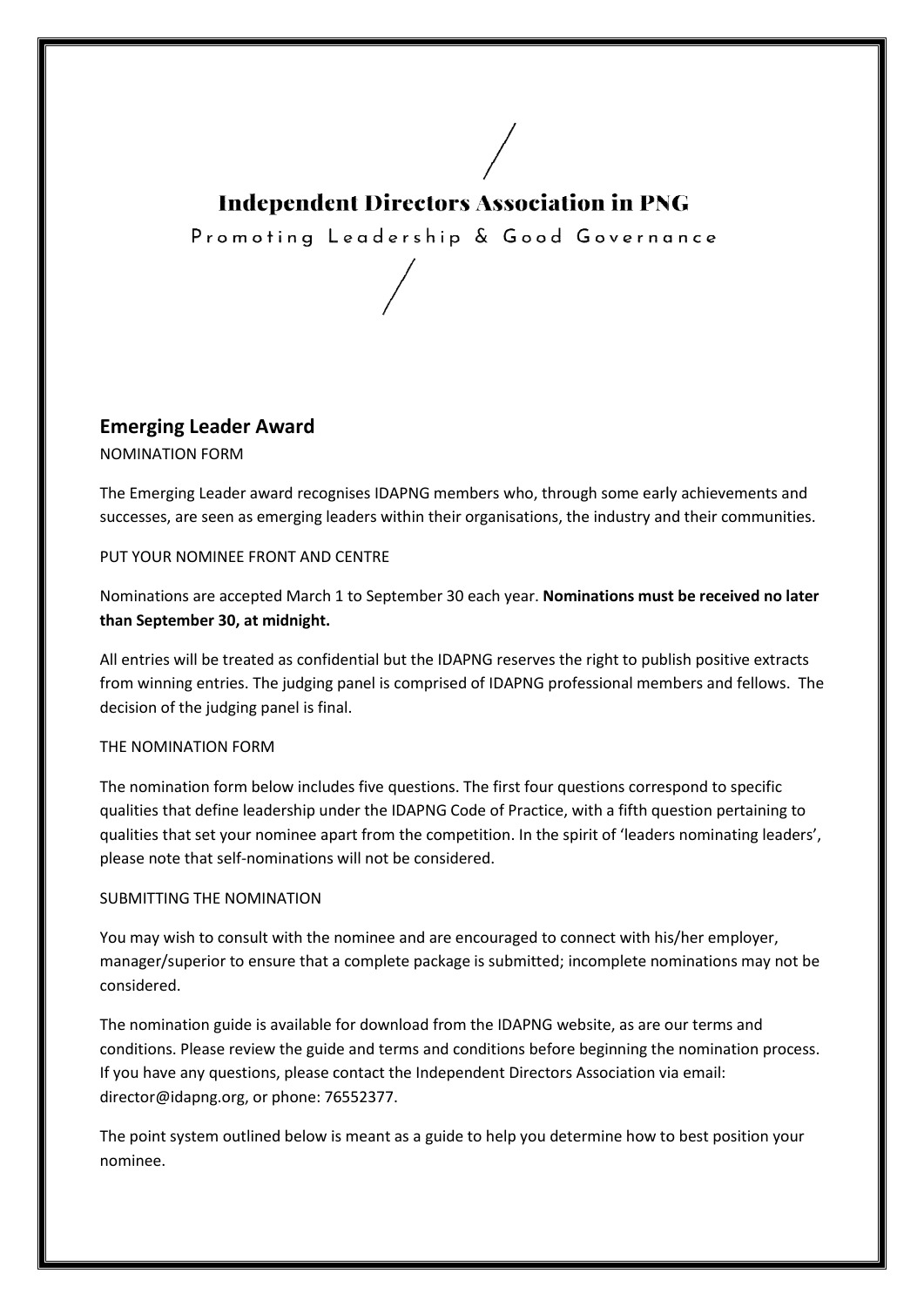A complete nomination includes:

A completed cover page with nominee and nominator contact information.

A completed nomination form, including answers to the five questions (**80 points**).

A résumé (recommended), biography or summary of qualifications of the nominee (**5 points**).

A minimum of three (3) to a maximum of five (5) supporting referee statements from a combination of the list below to demonstrate the candidate's professional, industry, and community leadership qualities (**15 points**):

- o Local Institute/Chapter (e.g. AICD or PNGID);
- o Workplace reference (e.g. superior or manager);
- o Peer/Relationship reference (e.g. supplier, broker, etc.);
- o Mentor/Mentee/Direct Report/Student (e.g. if a manager or an instructor);
- o Industry contribution reference; and/or
- o Volunteer/Community involvement reference.

#### **Please submit your completed nomination package:**

1. By email to: **director@idapng.org**

OR

2. By post to: IDAPNG Screening Committee P.O. Box 278, Port Moresby National Capital District 121 Papua New Guinea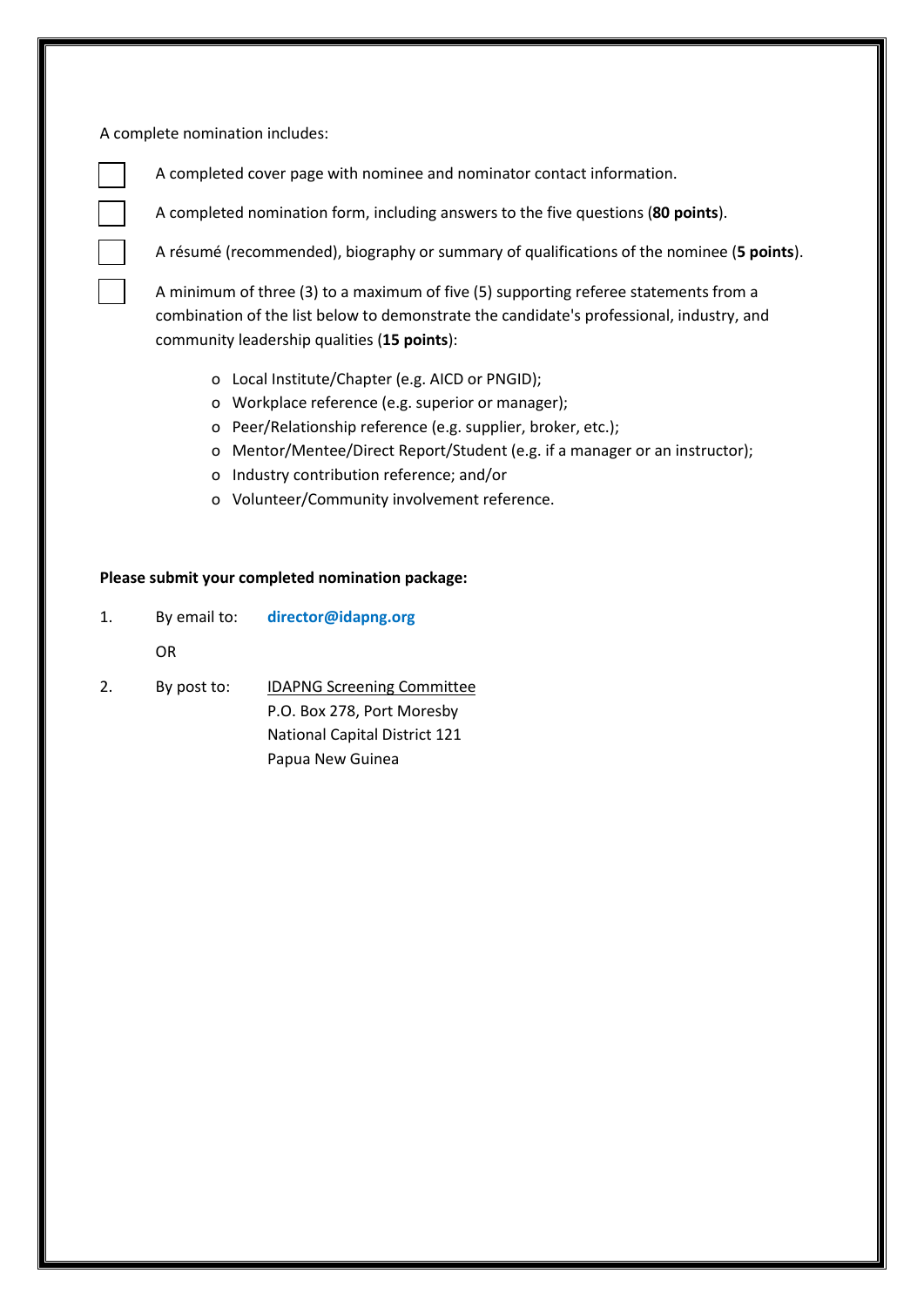# **EMERGING LEADER AWARD**

# **NOMINATION FORM**

#### **NOMINEE**

| <b>Full Name</b>          |  |
|---------------------------|--|
| Company/Organisation      |  |
| Title/Role/Position       |  |
| <b>Mailing Address</b>    |  |
|                           |  |
| City/Province/Postal Code |  |
| Phone - Office            |  |
| Phone - Mobile            |  |
| <b>Email Address</b>      |  |

#### **NOMINATOR**

| <b>Full Name</b>             |  |
|------------------------------|--|
| Company/Organisation         |  |
| Title/Role/Position          |  |
| <b>Connection to Nominee</b> |  |
| <b>Mailing Address</b>       |  |
|                              |  |
| City/Province/Postal Code    |  |
| Phone – Office               |  |
| Phone - Mobile               |  |
| <b>Email Address</b>         |  |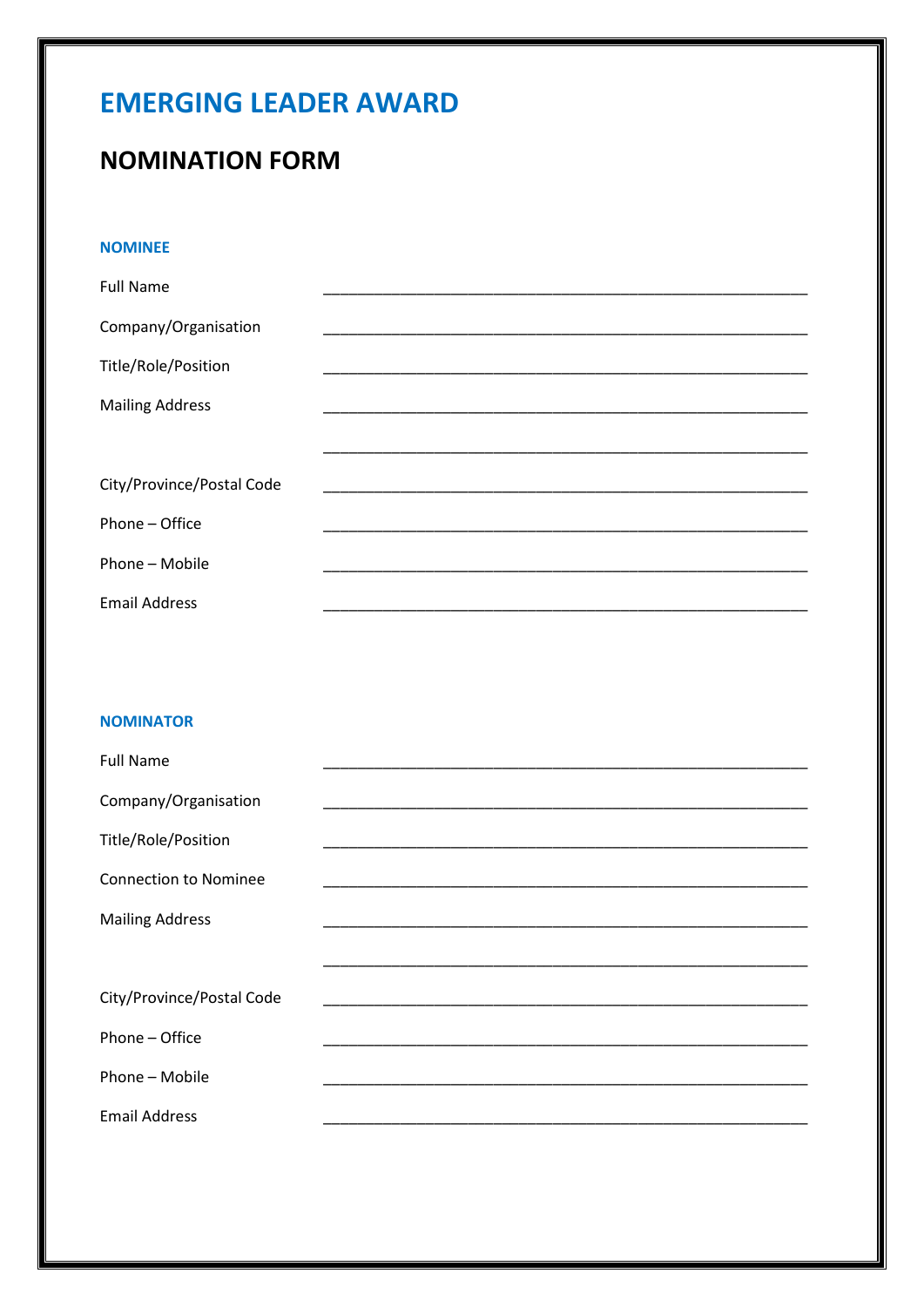#### **PERSONAL QUALITIES**

Team player: Engages and includes others and treats everyone with respect.

Role model: Inspires others and sets a good example.

Good communicator: Communicates complex thoughts and ideas.

**Question 1** (**15 points**): Provide one or more examples of how your nominee inspires, engages and motivates others to succeed.

#### **PROFESSIONAL COMMITMENT & ACCOMPLISHMENT**

Professional: Passionate about and dedicated to his/her profession.

Determined: Consistently sets and achieves new goals.

Problem-solver: Able to take on and overcome new and complex challenges.

Educated: Passionate about lifelong learning.

**Question 2** (**20 points**): Provide one or more examples of how your nominee has gone above and beyond what is expected of his/her role in his/her organisation.

\_ \_ \_ \_ \_ \_ \_ \_ \_ \_ \_ \_ \_ \_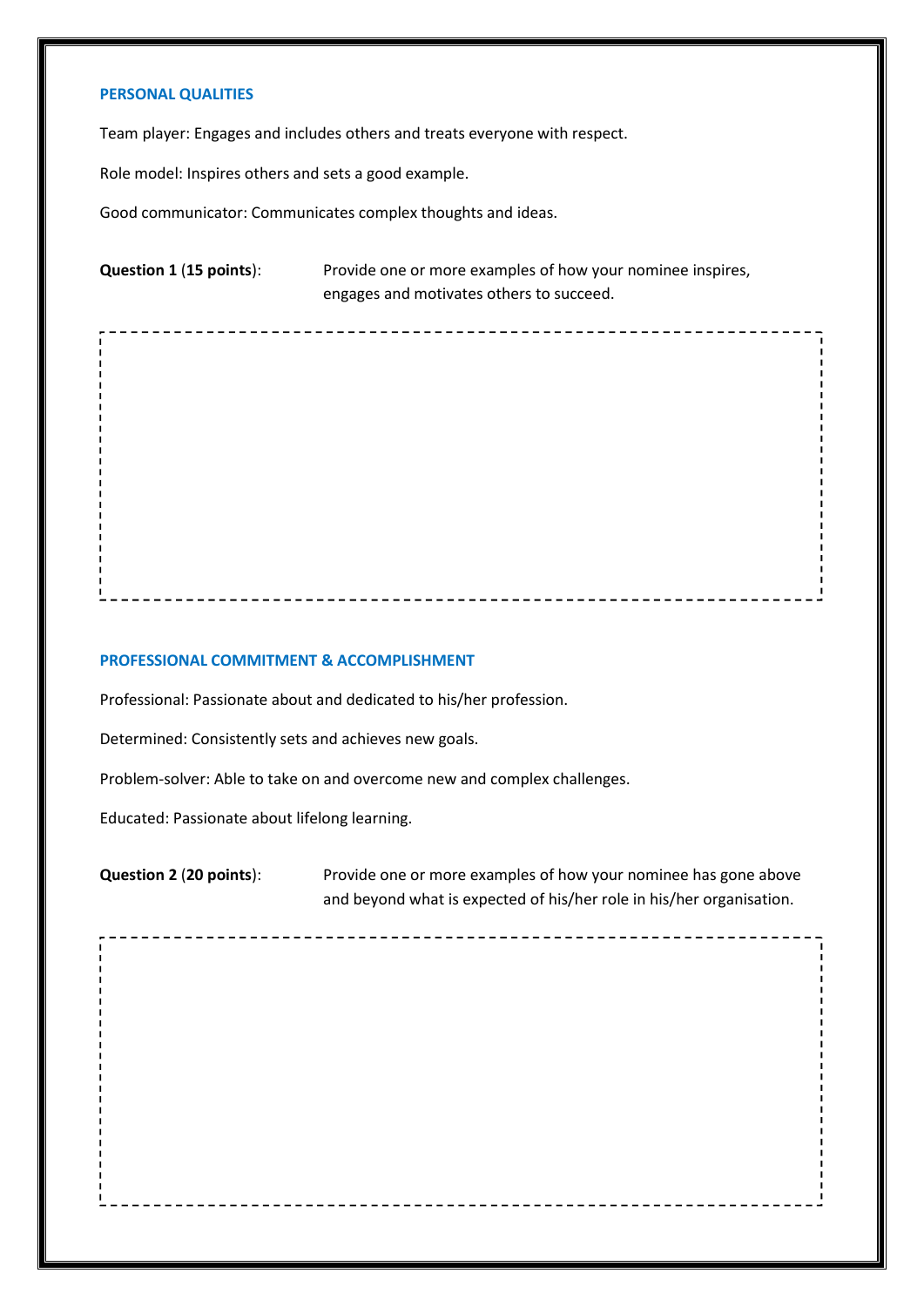### **INDUSTRY CONTRIBUTIONS**

Committed: Contributes personal time to the success of the industry.

Involved: Active in the IDAPNG or other industry organisations.

Innovator: Embraces progress and change.

**Question 3** (**20 points**): Provide one or more examples of how your nominee contributes to the industry overall and state in what way he/she will impact the future of the industry.

\_\_\_\_\_\_\_\_\_\_\_\_\_\_\_\_\_\_\_\_\_\_\_\_\_\_\_\_

------------------------------------

#### **COMMUNITY CONTRIBUTIONS**

Altruistic: Shows compassion and care towards others.

Dedicated: Contributes personal time and resources to his/her community.

Resourceful: Develops creative solutions that impact his/her community.

**Question 4** (**15 points**): Provide one or more examples of how your nominee has made an impact in his/her community.